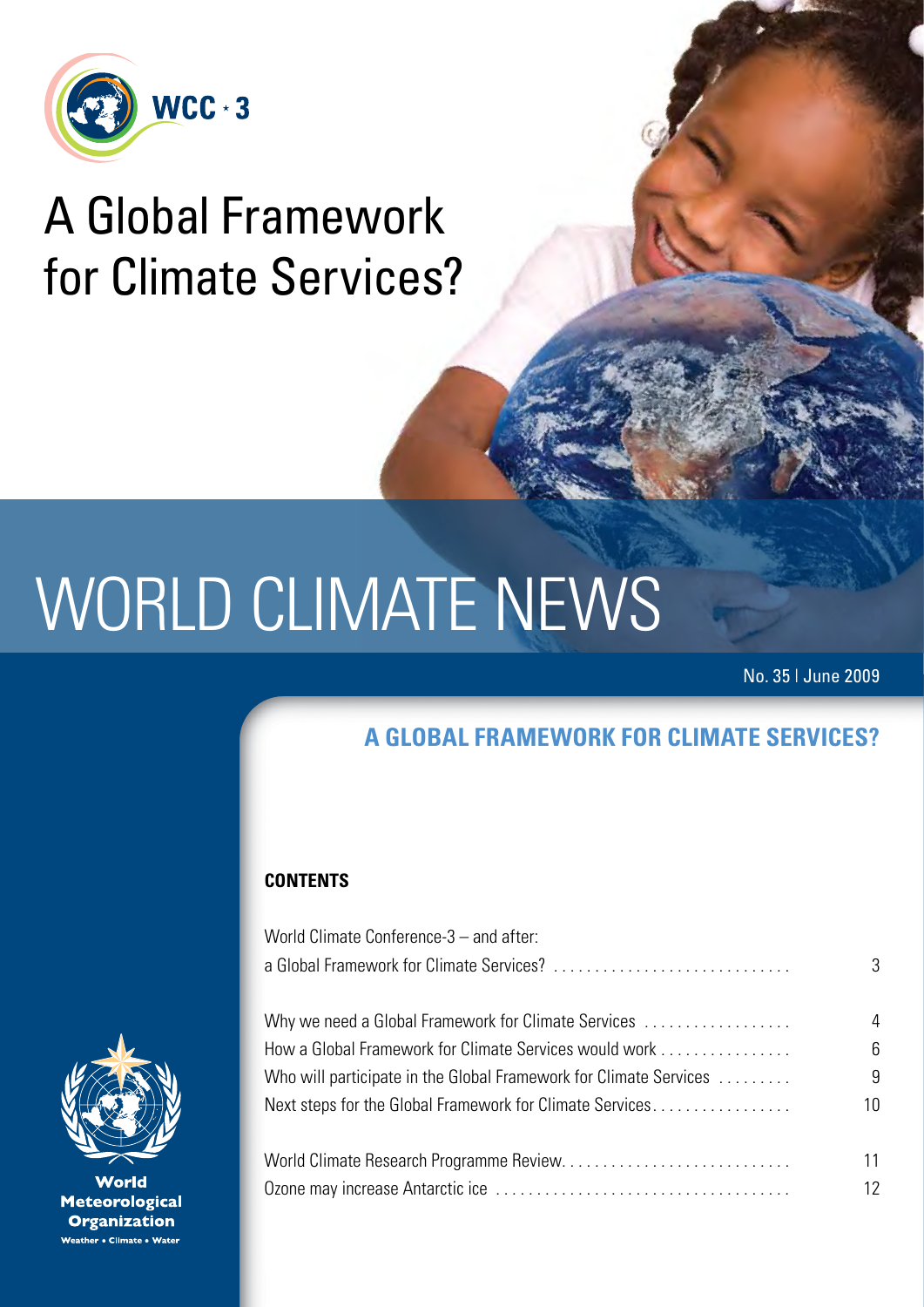#### **Svalbard, Norway**

**17 June-4 July**  Observing the Arctic: a window to climate change (summer school in Svalbard**)**

#### **Toronto, Canada 21-24 June**  19th World Conference on Disaster Management

**Ouagadougou, Burkina Faso, 20-24 July**  African Monsoon Multidisciplinary Analyses (AMMA)—Third International Conference

**Geneva, Switzerland 31 August- 4 September** World Climate Conference-3

**Prague, Czech Republic 8-11 September**  CLIDATA FORUM 2009

**Jena, Germany 13-19 September**  8th International Carbon Dioxide Conference

**Venice, Italy 21-25 September** Ocean Information for Society: Sustaining the Benefits, Realizing the Potential (OceanObs'09)

**Toulouse, France 28 September-2 October** 

9th EMS Annual Meeting & 9th European Conference on Applications of Meteorology

**Landshut, Germany 12-16 October**  5th European Conference on Severe Storms

## Calendar Foreword

WMO and other UN System Agencies organized the First World Climate Conference in 1979 and the Second World Climate Conference in 1990, which were key milestones in the development of climate knowledge as an issue of international importance. Additionally, a number of major advances have been achieved during the last decade in our climate understanding and predicting capabilities extending over periods from a month to a season or a year and sometimes even longer.

Several socio-economic sectors have benefited from the applications of these enhanced capabilities. Some developing countries are, however, highly susceptible to climate extremes which have the potential to wipe out, in one stroke, the cumulative benefits of years of developmental efforts while, at the same time, their capacity to utilize climate information is often very limited.

In response to these challenges, WMO established in 1995 the Climate Information and Prediction Services (CLIPS) programme as a renewed paradigm for climate services. This and other WMO efforts have contributed over the years to develop a range of capabilities to provide user-targeted climate services and the time is now ripe to consolidate all ongoing efforts through a globally coordinated approach to satisfy climate information needs at all levels.

The World Climate Conference-3 (WCC-3) is being organized by WMO in collaboration with partners, to be held in Geneva from 31 August to 4 September 2009 under the theme "Climate prediction and information for decision-making". The Conference aims to strengthen actions being undertaken in response to climate-related risks and opportunities that are critical to the well-being of society and sustainable development. Among the outcomes will be a Global Framework for Climate Services, linking science-based climate predictions and information with climate risk management and adaptation to climate variability and change throughout the world, in support of poverty alleviation efforts and sustainable development. I am confident that WCC-3 will be a significant UN System-wide contribution to all initiatives aimed at improving livelihoods worldwide.

 $\overline{3}$ (Michel Jarraud) Secretary-General

#### **For more information about WMO, contact:**

The World Meteorological Organization 7 bis, avenue de la Paix P.O. Box 2300 CH-1211 Geneva 2, Switzerland http://www.wmo.int Tel: (41) (0)22 730 8314/8315 Fax: (41) (0)22 730 8027 E-mail: cpa@wmo.int

E-mail: pubsales@wmo.int

**Orders for publications may be sent to this address or:** Tel.: (41) (0)22 730 83 07 Fax (direct): (41) (0)22 730 80 22

#### **Residents of Canada and the USA should order through:**

The American Meteorological Society, WMO Publications Center, 45 Beacon Street, Boston, MA 02108, USA Tel.: (1) 617 227 2425 Fax: (1) 617 742 8718 E-mail: wmopubs@ametsoc.org

The designations employed and the presentation of material in this publication do not imply the expression of any opinion whatsoever on the part of the Secretariat of the World Meteorological Organization concerning the legal status of any country, territory, city or area, or of its authorities, or concerning the delimitations of its frontiers or boundaries.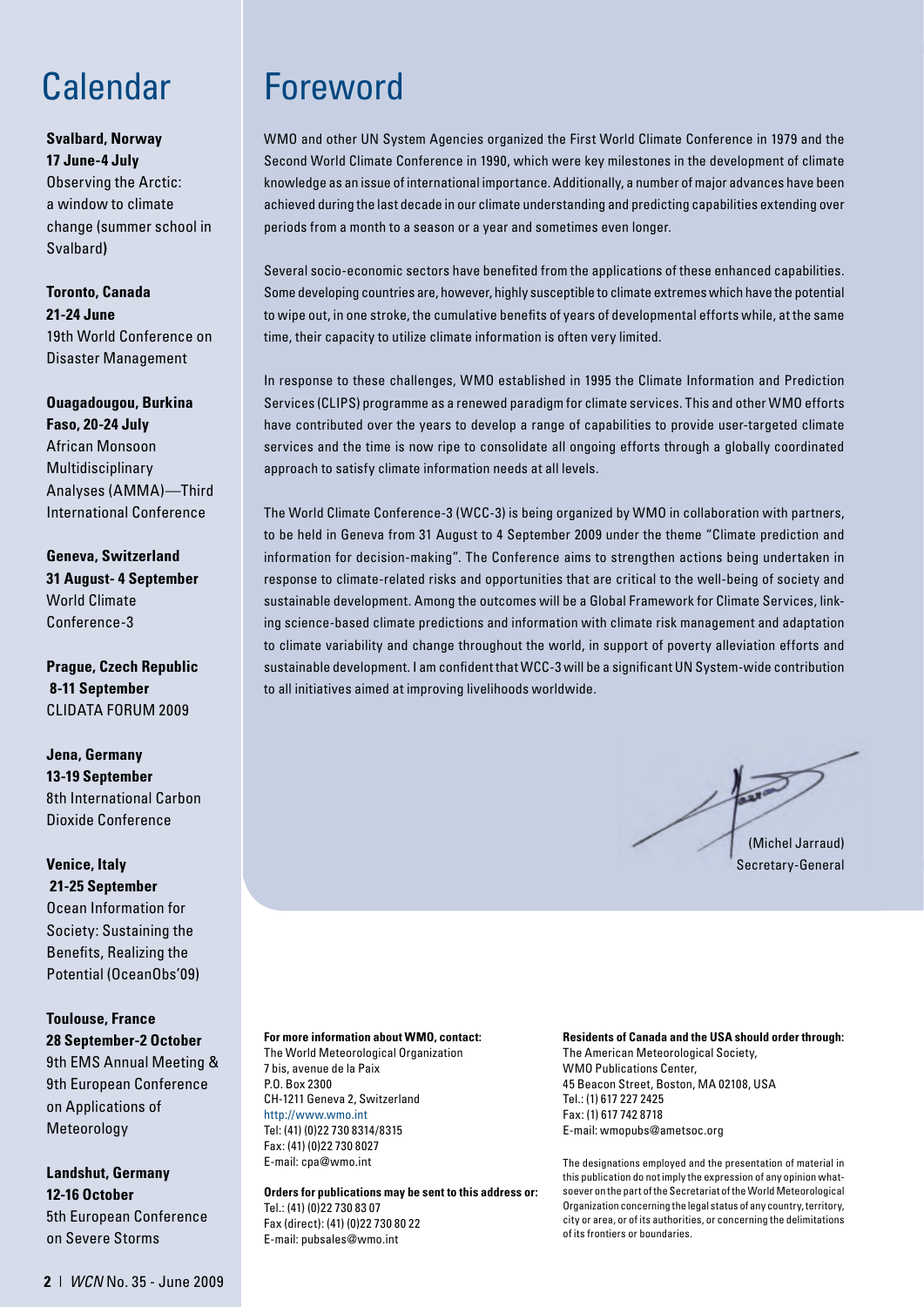## World Climate Conference-3 – and after: a Global Framework for Climate Services?

World Climate Conference-3 (WCC-3) opens in Geneva on 31 August 2009. It will focus on how humankind can benefit from the huge advances in climate prediction and information to establish services enabling decision-makers to better manage the risks related to current climate variability and imminent climate change. Improvements in the management of risks associated with extreme climate conditions allow communities to become more resilient in adapting to long-term climate change. By laying down an international framework to develop climate services, WCC-3 will contribute to the 15th session of the Conference of the

Parties to the United Nations Framework Convention on Climate Change, to be held in Copenhagen, Denmark, in December 2009.

WCC-3 is also expected to provide direction in tackling climate-related risks, such as drought, floods, heat waves, famine and outbreaks of certain diseases, which affect the availability of essential social needs such as food, water and energy.

#### Theme

The theme of the Conference is "Climate prediction and information for decision-making". This theme focuses on the potential contribution of advances in climate prediction and information services to reducing the risks associated with climate variability and change, and their incorporation into the management of sectors such as agriculture and food security, energy, water, health, transportation and tourism. The Conference will

also discuss the contributions of climate prediction and information services to the management of natural resources and biodiversity, and the development and management of urban settlements. In addition, it will describe advances in climate prediction and put forward proposals aimed at boosting capacities for sustainable development.

#### **Objectives**

The main objective is to initiate global action to address climate risks affecting the well-being of society and the achievement of sustainable socio-economic development. Other objectives include:

- Setting the stage for nations, as well as organizations, to identify the needs of end-users;
- Proposing solutions to address these needs so as to enable end-users to benefit from improved climate prediction and information services;
	- Mobilizing climate science globally and advancing seasonal to multidecadal climate predictions;
	- Demonstrating the current state of knowledge, as well as capacity;
	- Negotiating principles and discussing mechanisms to share new advances in science and information through global infrastructure; and
	- Deciding on a process that would facilitate global action to reduce the risks associated with current climate variability and imminent climate change.

Meeting these objectives would help:

- Empower vulnerable communities to adapt to the climate of today and better prepare for the climate of tomorrow;
- Improve climate prediction and information for the protection of lives, livelihoods and property, and tap natural resources in support of poverty reduction worldwide;



#### Vision

The World Climate Conference-3 will establish an international framework to guide the development of climate services linking science-based climate predictions and information with climate risk management and adaptation to climate variability and change throughout the world.



*Detailed information about WCC-3 is available on the Conference Website hosted by WMO:*

*http://www.wmo.int/wcc3*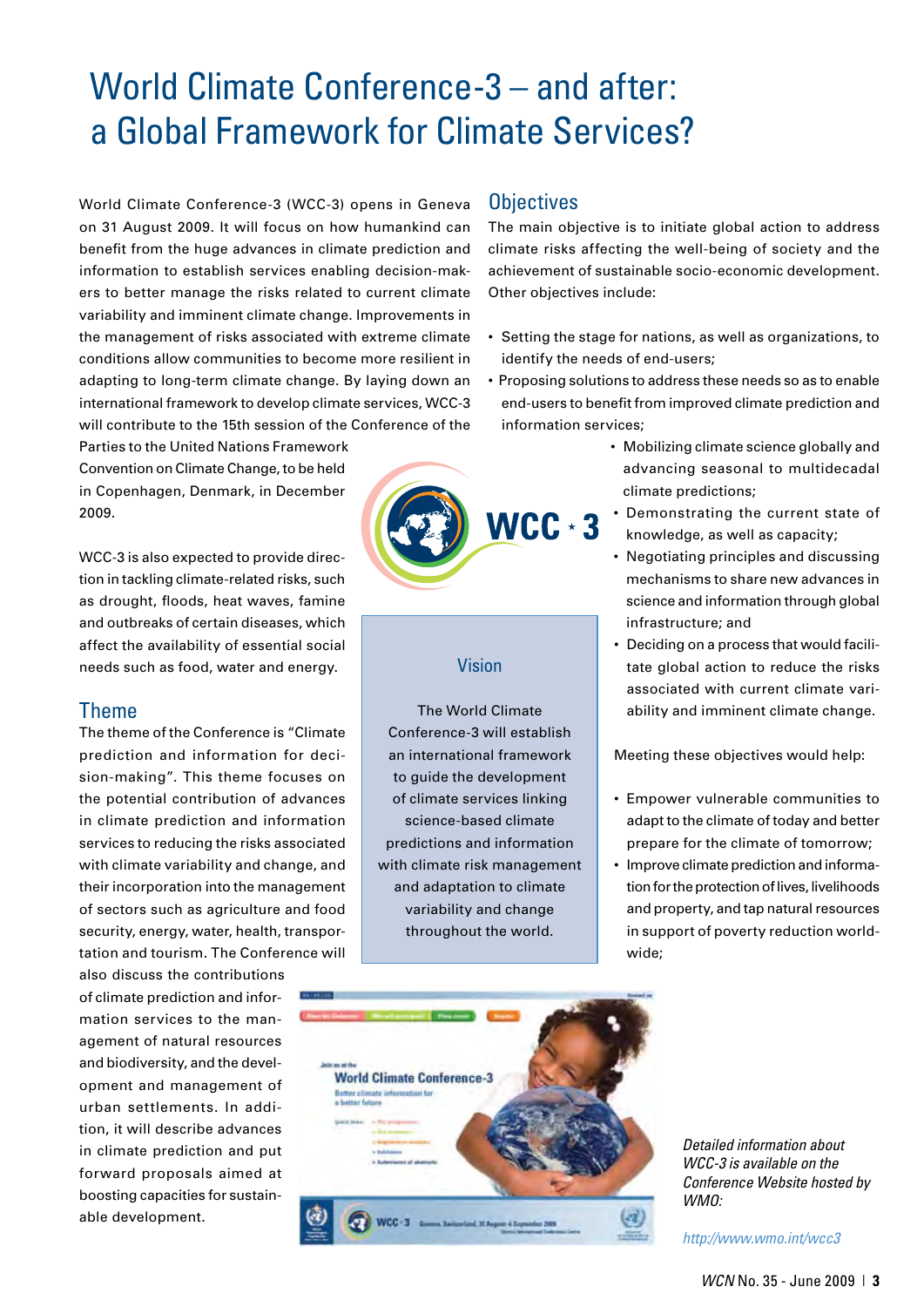Ensure equitable sharing of timely user-defined climate prediction and information; and

• Increase adaptive capacity, economic efficiency and social well-being by mainstreaming near-term climate predictions.

#### The Global Framework for Climate Services

The climate challenge is enormous and requires a comprehensive and coordinated response from the world community. In the tradition of the two earlier World Climate Conferences, WCC-3 is expected to create a mechanism to provide "better climate information for a better future". Considerable work has already been done in formulating a Global Framework for Climate Services (GFCS) to achieve exactly this.

The GFCS is the special subject of this issue of *World Climate News*. The articles that follow outline:

- Why we need a GFCS;
- What the Framework will comprise;
- Who will participate in the Framework; and
- What steps need to be taken to develop the Framework.

The development of this Framework is expected to contribute to the achievement of the United Nations Millennium

"Climate knowledge is the foundation for the development of an effective response to the climate change challenge. The UN System plays a central role in this area, bringing together global resources for observation and analysis of climate change trends. It is committed to reinforcing its efforts to provide sound and unbiased scientific information and climate services to enable evidence-based policy and decision making at all levels."

Source: *Acting on Climate Change: The UN System Delivering as One*

UN System Chief Executive Board for Coordination at COP 14, Poznan, Poland, 2008

Development Goals, the United Nations Framework Convention on Climate Change Bali Action Plan and the Hyogo Framework for Action 2005–2015: Building the Resilience of Nations and Communities to Disasters. It will also help bridge the gap between the Intergovernmental Panel on Climate Change assessment reports and the services required to adapt to climate variability and change at the regional and national levels.

## Why we need a Global Framework for Climate Services

Hunched over a hand-held radio just after dawn, a group of farmers in Mali survey the field they are waiting to plant. Will today be the day? Will the rain follow soon enough to germinate the seed they are about to scatter? A dedicated farmers' information service is about to be broadcast to them, bringing detailed meteorological information about the area they live in.

On the high seas, to the north of the Hebrides, a trawler captain is waiting to hear the soothing words that have been broadcast daily for decades. "From Cape Wrath to Rattray Head including Orkney 24 hour forecast: southerly backing southeasterly 3 or 4, increasing 5, but occasionally 6 later near Rattray Head. Mainly fair. Moderate or good. Slight, but moderate becoming rough in northwest." So fishing can continue.

And in the Swiss Alps, the organizers of an international downhill slalom are planning their day, alarmed by massing clouds and falling temperatures. Powder snow is much

loved by skiing amateurs but hated by the professionals because it adds seconds to every descent. Can the slalom continue? Fortunately a detailed mountain forecast will soon make it clear.

These are just three examples of how climate services are serving specialized needs for meteorological information. They are not new. But times are changing. For one thing, meteorological knowledge has grown vigorously over recent decades. Where once the 24-hour forecast was the best that could be provided, now we have not only three-day forecasts but also 5-, 10- and even 15-day forecasts. Where once such forecasts covered only large areas, today they can focus down to the level of individual towns and farming areas. And, as timescales lengthen, meteorology blends into climatology.

There are added complications. Knowledge of the El Niño effect influences individual forecasts over much longer periods of several months. The continuing effects of climate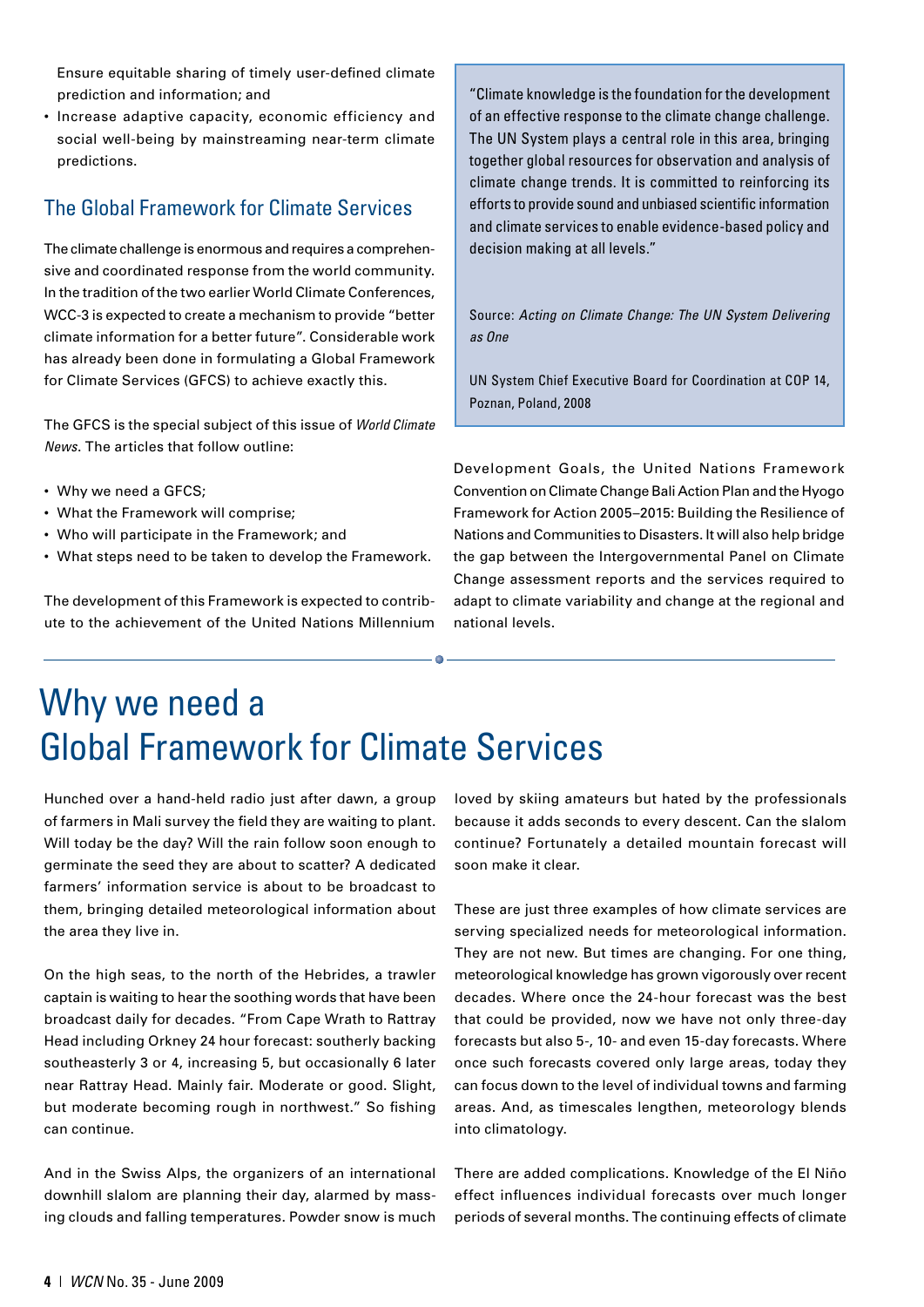change and natural climate variability add largely unknown distortions to traditional weather patterns. No longer is it just a question of when farmers should plant their crops. Should they be planting their traditional crops at all—or should they be adapting to changing conditions, experimenting with new strains or even crops that are better adapted to warmer, wetter conditions?

The sharp rise in economic, social and environmental damage in recent decades due to weather and climate extremes is, in part, a testimony to our lack of understanding and our current inability to prepare for adaptation to climate, including its extremes. The way we are able to adapt, or the global scale. In addition, climate monitoring information, and climate forecasts for future seasons and even years are produced at several centres. A new approach is needed to improve communication between the providers and the users of climate services.

Both public and private sector institutions are looking for ways of improving climate risk management. Many of the world's development institutions are reviewing their programmes from the perspective of climate-related risk assessment and climate risk management. Similarly, national governments and regional and local policy makers are asking how they can better manage climate-related risks and opportunities.



#### Climate service providers



Decisionmakers

not, to changing or extreme weather and climate conditions, contributes to the sustainability of our human and social development.

All communities, especially the poor and the most vulnerable, are struggling to adapt to the growing risks from the changing climate. Decision-makers in many climatesensitive sectors—such as water, agriculture, fisheries, health, forestry, transport, tourism, energy, disaster risk management—are increasingly concerned by the adverse impacts of climate change but are ill-equipped to make effective use of the available climate information. A good deal of relevant information is now available, particularly at

To this end, WMO and its partner organizations which are co-sponsoring WCC-3 propose the establishment of a Global Framework for Climate Services with the goal of "enabling climate adaptation and climate risk management through the incorporation of science-based climate information and prediction into policy and practice at all levels".

What this means in practice is revolutionary in its implications. Somehow, the whole complex world of meteorological and climate research and application must be closely linked to all those whose job it is to manage a world inevitably affected by changes in the weather and the climate. Furthermore, this must be done at a time when our understanding of

#### "Delivering as one"

In response to the Bali Action Plan, a UN System-wide coordination of climate activities has been launched to address the global response to climate change. The "UN: Delivering as One" initiative notes that building the individual and collective capacity of countries to monitor climate change, enhance climate science and services, and utilize climate predictions is crucial for effective adaptation and mitigation strategies. Recognizing that knowledge is the foundation for the development of an effective response to the climate change challenge, the United Nations Chief Executives Board for Coordination has identified a cross-cutting area of activities—Climate knowledge: science, assessment, monitoring and early warning—and assigned WMO and the United Nations Educational, Scientific and Cultural Organization (UNESCO) to coordinate the activities. As a joint effort of all UN Agencies, the Global Framework for Climate Service will form the nucleus of the knowledge base.

the weather and climate system is far from perfect.

The science of climate prediction is so complex that the institutions that deal with such matters will need much strengthening – which basically means finding more and better qualified staff and installing better computer systems.

The ability to predict changes in the climate over years or even decades would have a profound effect on how we manage our lives. The ability to tailor such forecasts to the exact needs of those who need the information would have even more radical effects. All this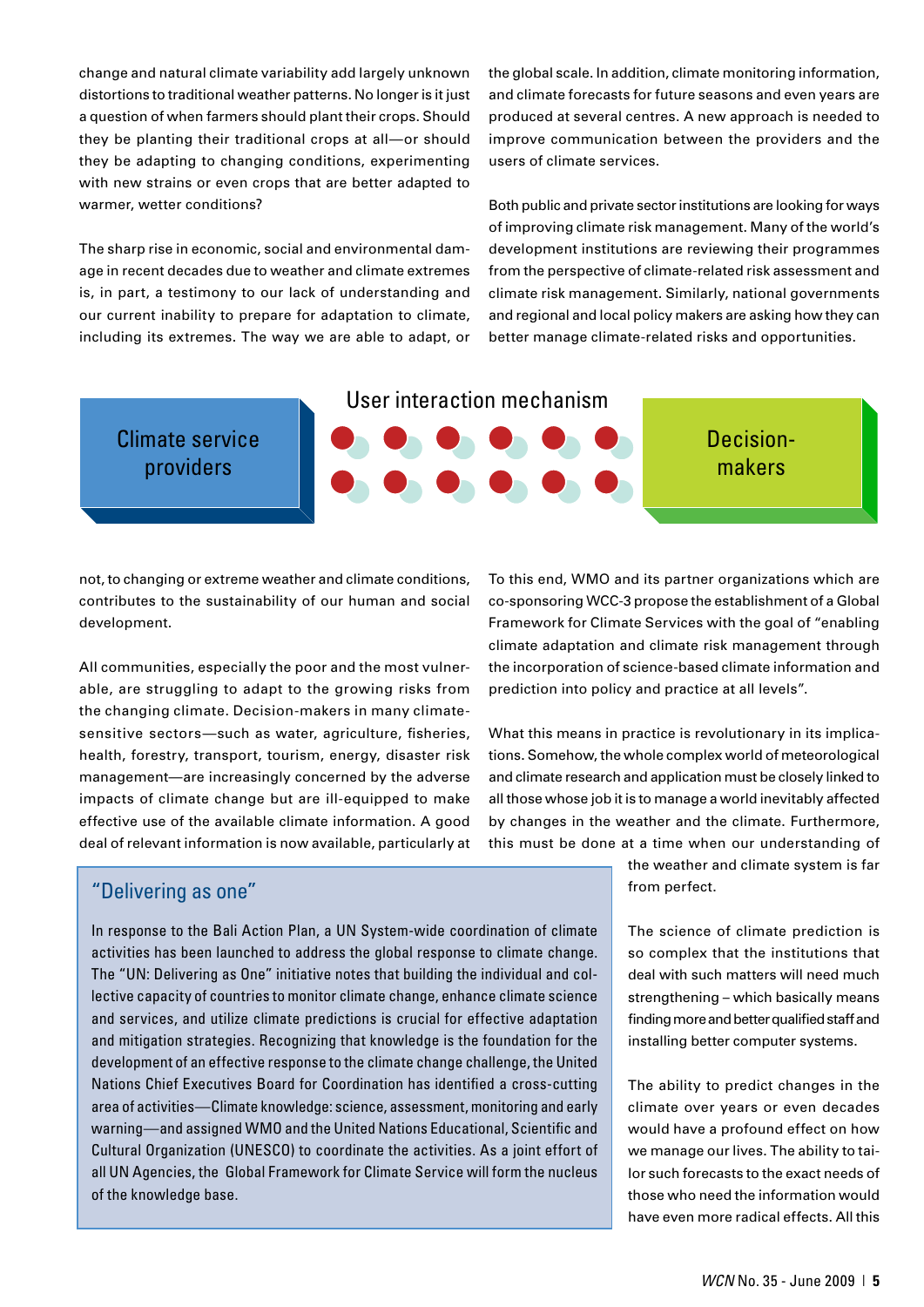clearly requires a global framework, embracing observations, research and the generation of climate information, to improve the link between providers and users (see figure).

Technological progress and international collaboration are sweeping climate science. As understanding of the climate system grows and society becomes more aware of the potential opportunities of this knowledge, demand is developing for new and better climate services. WCC-3, with the theme "climate prediction and information for decision-making", is designed to respond to the growing climate information needs of users and sectors worldwide.

## How a Global Framework for Climate Services would work

A GFCS would need four major components:

- Observation and monitoring;
- Research and modelling;
- A Climate Services Information System; and
- A User Interface Programme.

The first two are already well established but are in need of strengthening. The latter two would be substantially new concepts.

The Climate Services Information System (CSIS) would ensure the development of climate information and prediction services and the flow of information from global to local scales. It would build on programmes such as the World Climate Programme and would streamline existing institutions. The User Interface Programme (UIP) would bridge the gap between the information being developed by climate scientists and service providers on the one hand and the needs of users on the other.

#### Observations and monitoring

The systematic gathering of basic climate

data is vital to understanding how climate works and how it changes. Many data are collected by National Meteorological and Hydrological Services (NMHSs) but overall management is in the hands of the Global Climate Observing System (GCOS), which has identified the variables to be studied and developed principles to guide climate observations.

However, not all the observational requirements are yet clear and not all the requirements of users have been taken into account. Observing programmes need further development, particularly in remote regions, and many NMHSs need help in implementing and sustaining even the most basic observing systems. In fact, the coverage of climate observing networks has deteriorated since the 1990s and existing networks are capable neither of documenting regional and local climate change nor of providing the inputs needed by regional climate models. These networks need to be greatly improved to ensure that the essential climate variables are measured as widely and as effectively as possible around the world. This would be a high priority for the Framework.



In addition, decision-makers need access to high-quality socio-economic, environmental and biodiversity data to conduct impact studies and assess adaptation options. Efforts would be needed to develop collaboration with the groups developing those datasets and for merging data for joint studies on impacts and vulnerabilities.

#### Research and modelling

The 20th century witnessed remarkable progress in understanding the climate system. The World Climate Research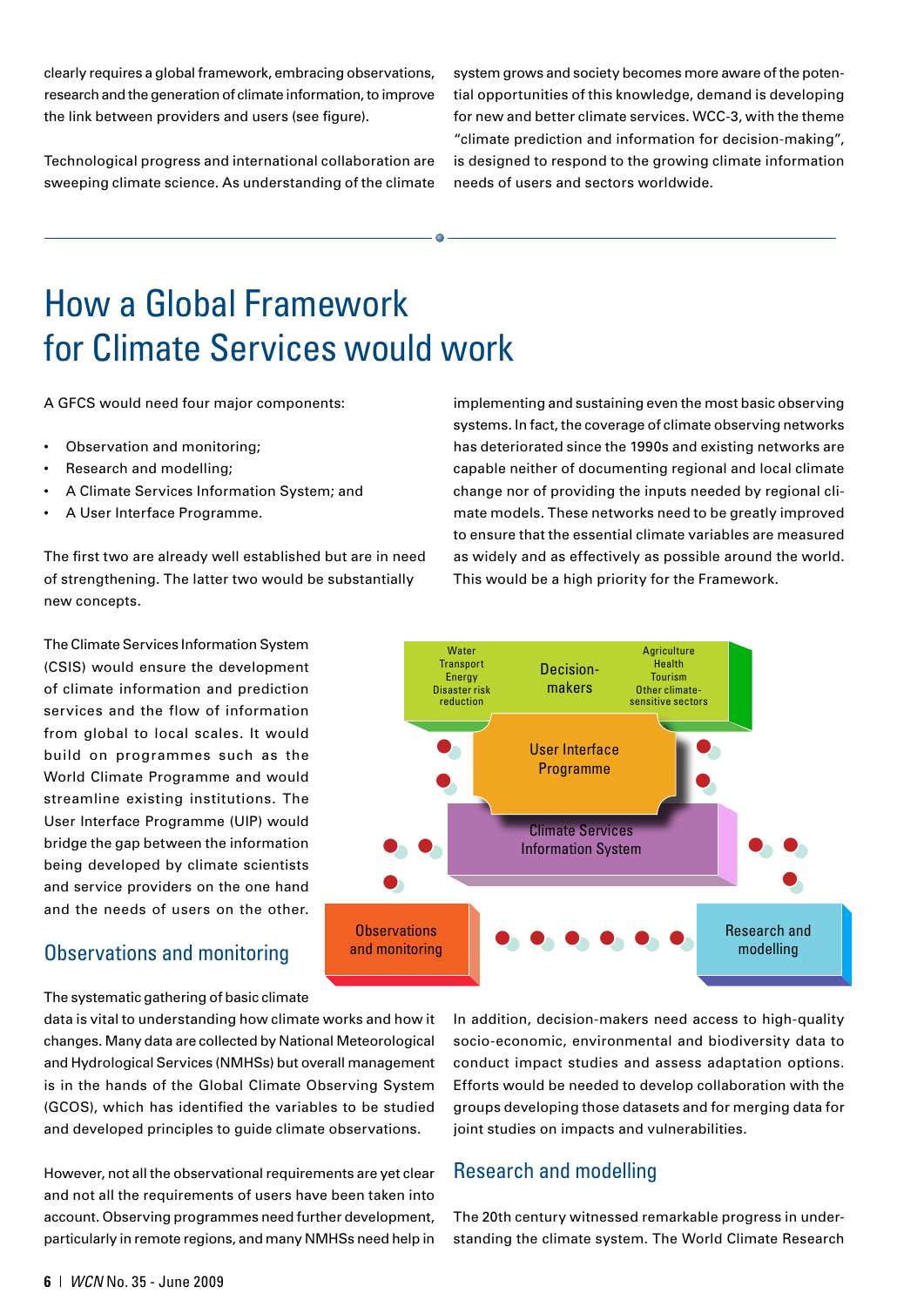Programme (WCRP) helps promote and coordinate climate research and has made major contributions to climate science and to the Intergovernmental Panel on Climate Change assessment process. However, many details have still to be fully unravelled. Current climate models have many limitations and are subject to a number of biases and errors. Better climate prediction and modelling will require extensive research, particularly for regional detail. Because climaterelated risks are likely to increase in size and frequency, there is an urgent need to improve monitoring of extremes and the models needed for prediction and projection.

The ability of science to estimate climate-related risks at the global level is very promising but it is limited at regional and local levels by technical factors and a lack of capacity. Priorities include:

- Better means of assessing climate impacts on natural and human systems;
- Improved models of climate risk and climate prediction, particularly at the regional level;
- Improvements in the way that climate models represent the complexity of the real world;
- A better understanding of the linkages between climatic regimes and the severity and frequency of extreme events; and
- Improvements in the ability of national centres to make operational climate predictions and streamline the linkages between research and operational service providers.

As the timescales for weather forecasting lengthen, weather and climate prediction begin to merge to form an effective continuum. To this continuum should eventually be added a range of chemical, hydrological and biological processes that should be incorporated into weather and climate models; these processes include air quality, flooding, sand- and duststorms, and changes in vegetation. WMO study groups have called this an Enhanced Climate, Weather, Water and Environmental Prediction Framework. Of course, models incorporating all these factors are beyond the reach of even today's most advanced systems. The World Modelling Summit recently recommended computing systems at least 1 000 times more powerful than those currently available to provide a more accurate representation of critical smallscale processes.

Climate prediction is among the most computationally demanding problems in science. No single nation has the capabilities and scientific expertise needed to address the problem and a concerted international effort is called for. This will require facilities with adequate staff and computational infrastructure, appropriate training and capacitybuilding, especially for young scientists and in developing countries.

#### User Interface Programme

Few governments have climate services that serve national needs effectively. Many of those involved in water resources, agriculture, health, finance and other key sectors do not see climate risk management as something they can act on. They increasingly worry about climate risk but remain at a loss as to what to do about it in practice. Fundamentally, there is a gap in engagement and communication between service provision and service application. Research continues but is not being taken up by potential users.

The needs of the user community are diverse and complex. Understanding them requires more research and closer interaction of climate scientists with experts from other areas.

The User Interface Programme would:

- Promote the research and development needed to understand the sensitivity of activities to climate variability and change;
- Identify user requirements for climate information, and give them priority in future development work;
- Demonstrate the utility of research in practical settings and contribute to improved policy in managing climate risk;
- Help users profit from climate information; and
- Build up capacity to use climate knowledge effectively.

While some of the mechanisms, particularly at regional and national level, do exist they need to be strengthened and turned into a part of the decision-making processes. Some of the institutions whose role would be critical in developing service applications and user interaction are shown in the table below.

| Global          | UN system<br>International climate research institutions<br>Sectoral research institutes<br>Universities<br>NGOs                                  |
|-----------------|---------------------------------------------------------------------------------------------------------------------------------------------------|
| Regional        | Regional development institutions<br>Regional climate centres<br>Universities<br>NGO <sub>s</sub>                                                 |
| <b>National</b> | National development ministries<br>National research institutions<br>NMHSs and other climate-related agencies<br>Universities<br>NGO <sub>s</sub> |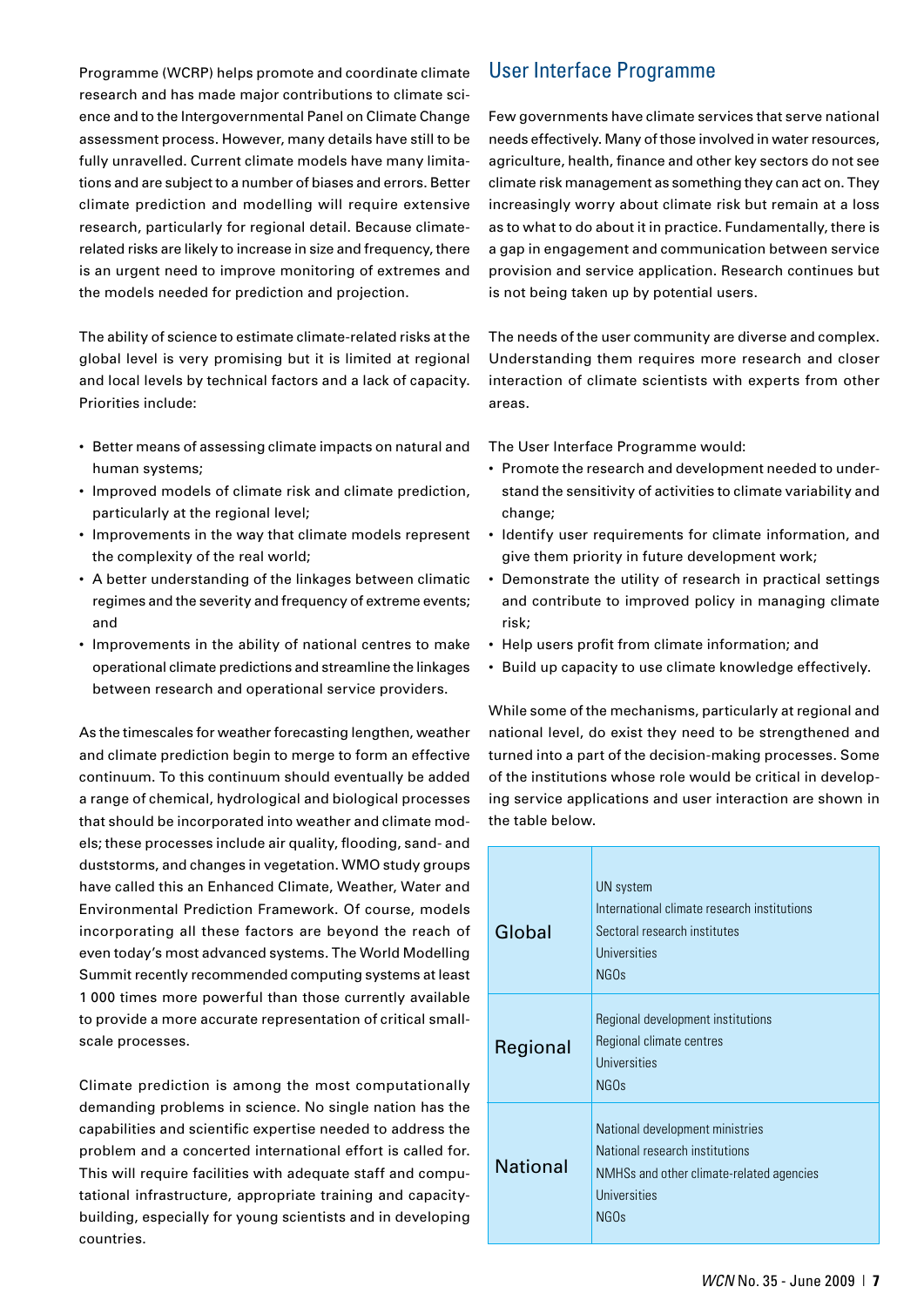

#### Climate Services Information System

The Climate Services Information System (CSIS) would depend on a network of the global, regional and national institutions that currently develop and provide climate information. Existing structures and mechanisms would be developed as the key elements.

National Climate Centres would be at the forefront of CSIS activities. At national level, climate activities are undertaken by a range agencies including government and non-government institutions, universities and national research institutes. However, the NMHSs would form the nucleus of a system that would:

- Exchange climate data and operational products with regional and global centres;
- Downscale global and regional climate information for national relevance;
- Monitor climate, conduct climate watches and issue weather warnings to support national early warning systems and disaster risk reduction activities; and
- Develop climate services at the national level for different sectors.

Regional climate centres (RCCs) would, with the new knowledge and tools developed through applied climate research, generate regional and subregional products. RCCs would provide on-line access to their products and services for national climate centres and other regional users. Typically, RCCs would:

- Downscale, interpret and assess prediction products from global centres;
- Monitor regional climate variability and extremes;
- Implement and conduct climate watches;
- Develop quality-controlled regional climate datasets;
- Share regional and subregional products and information; and
- Downscale climate change scenarios.

The network would include all important global climate centres. Most are already committed to providing probability information on temperatures over land, sea-surface temperatures and precipitation. These activities could be extended to cover other selected surface and upper-air parameters and to longer than seasonal timescales.

A number of other data centres cover specialized data in fields such as meteorology, oceanography, radiation, remote-sensing and atmospheric chemistry. Reanalysis of this historical data has helped make such records more homogeneous and useful. These data centres would form an integral part of the network.

The CSIS would place high priority on developing climate information that addresses sector-specific requirements and on increasing the capacity of users to understand and apply climate information in their decision-making processes. In collaboration with the User Interface Programme, it is proposed to extend the Regional Climate Outlook Forum process to vulnerable regions throughout the world.

The relationship between global, regional and national institutions is shown diagrammatically above.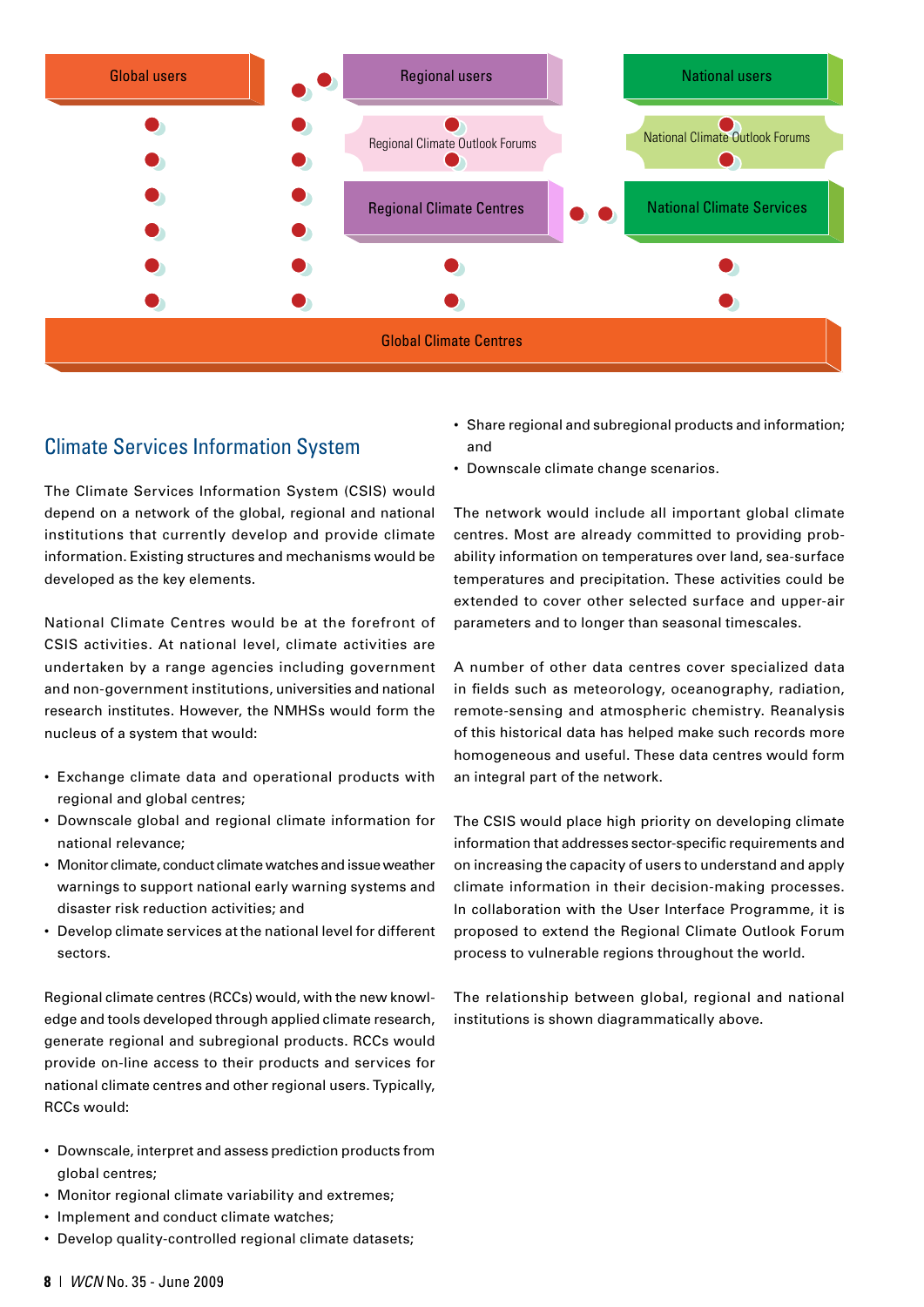## Who will participate in the Global Framework for Climate Services?

The short answer is, wherever possible, institutions that already exist or that are being created. Many of the jobs that face the GFCS can be carried out by existing institutions, though in most cases these institutions will need strengthening in one way or another—for example through the addition of increased funding, more and better trained staff or improved equipment.

In some cases, existing institutes could be incorporated simply by slightly re-orientating the stated goals or by re-training existing staff.

More specifically, a GFCS would require strengthening of the 11 existing Global Producing Centres of Long-range Forecasts (GPCs, see box above). These are already well-funded institutions with highly trained staff, and incorporation into a GFCS might involve little more than a refining of future goals.

Establishing a worldwide network of Regional Climate Centres (RCCs) would need more effort. WMO has put in place the designation criteria for RCCs, specifying a set of mandatory functions RCCs would have to fulfil. As of now only two centres—Beijing (China) and Tokyo (Japan)—have been formally designated as WMO RCCs. While there are many other regional/national institutions capable of taking on the role of RCCs, they need to enhance their capacities or re-orientate their activities to become WMO RCCs. Efforts to do this are already under way in some regions. The establishment of RCCs in developing countries would need substantial support. RCCs have an important role in interpreting global climate information in a regional context and in facilitating the exchange of information and common understanding among the countries they serve. Regional Climate Outlook Forums (RCOFs), active in many parts of the world for more than 10 years, are also very effective in regional networking of climate information providers and user interaction. RCCs and RCOFs would thus play a critical role in the implementation of GFCS, facilitating a smooth flow of climate information from global to local scales.

National Meteorological Services, with decades of experience in delivering weather services, are well placed to deliver climate services as well. They require strengthening, however. To provide climate information on a regular basis, with appropriate access to global and regional products, would require NMHSs to have the ability to share large

amounts of data with global and regional centres. For this, they would need better computational capacities, Internet technology and improved telecommunication facilities. The Framework would aim to strengthen the capacity of NMHSs to deliver a complete suite of products to national sectoral agencies and to mainstream such climate information in development decision-making.

Adequate financial support for maintaining and strengthening the capacity of NMHSs and implementing and strengthening national, regional and global climate centres, would have to come, as always, from individual countries. Countries themselves, in other words, must accept a share of the challenge of implementation of the GFCS, and strengthen their own capacity. Developed and developing countries alike would be required to maintain their national observing networks and establish and maintain national and regional climate institutions.

Countries that are able to help others, particularly Organization for Economic Cooperation and Development Members, can do so through bilateral arrangements, and through WMO and other UN initiatives. The Framework would ask governments to give high priority to financing the communication technologies and other needs of NMHSs.

Particular emphasis would be placed on the needs of developing and Least Developed Countries, including vulnerable regions such as Africa, as highlighted by the United Nations Framework Convention on Climate Change (UNFCCC) and its Bali Action Plan.

Human skills in accessing global and regional climate products would be developed through the provision of training, manuals, guidance documents, technical papers and workshops, among others. Universities would be encouraged and helped to collaborate with NMHSs to achieve this sustainability.

To establish interfaces with climate information users in various sectors, UN agencies, particularly specialized agencies such as the Food and Agriculture Organization of the United Nations, the World Health Organization, the World Trade Organization and WMO, would have to play a crucial role. Closer collaboration would be established with implementing and financing agencies such as the World Bank, regional development banks, the European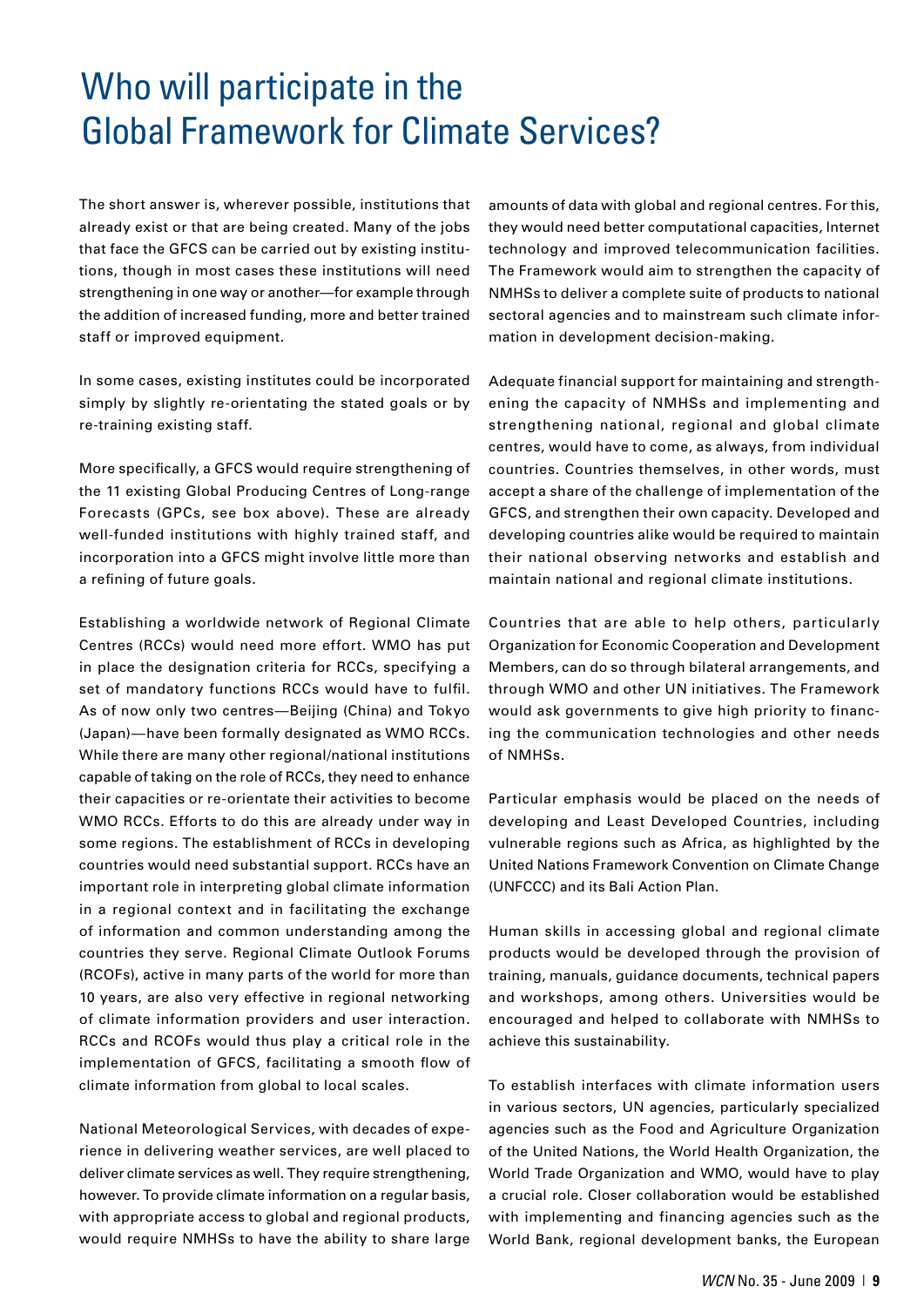Commission, United Nations Development Programme, Global Environmental Facility and other bilateral development agencies. Collaboration and partnerships would be sought with regional economic groupings including the African Economic Commission, the Association of South-East Asian Nations, the International Group of Research Funding Agencies and other national agencies with funding capacity. Alignment would be sought with institutional programmes related to climate such as the ClimDev Action Plan for Africa being developed by the UN Economic Commission for Africa, the African Union Commission and the African Development Bank.

Since the Bali Action Plan was adopted at COP-13, adaptation has been given a prominent role in the UNFCCC process. Until now the technology transfer debate has been largely confined to the transfer of technology for mitigation of the effects of climate change. A GFCS would serve as the vehicle through which the products resulting from technology-intensive observations and research would be made available to all UNFCCC parties.

In the final analysis, a GFCS would have one over-riding characteristic: it would essentially be, as this article has made clear, a capacity development mechanism.

## Next steps for the Global Framework for Climate Services

World Climate Conference-3 provides a wonderful opportunity from which to launch the Global Framework for Climate Services (GFCS) and obtain broad agreement among the high-level delegates as to how it would be implemented, how it would be financed and how long the initial steps would take. To this end, a draft agreement has been prepared ready for presentation to delegates at WCC-3. The operational part of this text is summarized in the box below.

Financial support for the implementation of the GFCS will need to be established through a range of mechanisms. The

expectation is that specific commitments and support will be required from both developing and developed countries. The developed countries would be expected to facilitate participation of developing countries and Least Developed Countries and as both service providers and users.

If WCC-3 endorses the concept of GFCS, a task force of independent advisers, supported by a broad-based group of experts, will develop the Framework in consultation with all relevant partners within nine months of WCC-3. Within the same timeframe, it would develop an action plan for GFCS

#### Seven steps towards the GFCS

The Draft High-level Declaration to be debated at CCC-3 contains a set of concrete actions that would launch the GFCS. They ask delegates to:

- Decide to develop the GFCS to strengthen climate forecasting in timeframes from seasons to several decades and to create a climate information network to serve as an effective interface between information providers and decision makers;
- Request the Secretary-General of WMO to convene an ad hoc high-level taskforce of independent advisers to further develop the proposed GFCS within nine months of WCC-3;
- Ask this taskforce to develop an action plan, measurable indicators, resource implications and timeline for the establishment and implementation of GFCS;
- Urge governments, organizations and institutions to support GFCS;
- Urge developed countries to facilitate the participation of developing countries in the GFCS as service providers and users;
- Recommend governments, organizations and institutions to strengthen user-oriented climate services by supporting climate observation, research, modelling and prediction; and
- Urge governments to note the outcome of the World Climate Conference-3 in informing the discussions at the 15th Conference of the Parties (COP 15) to the UNFCCC and other similar processes.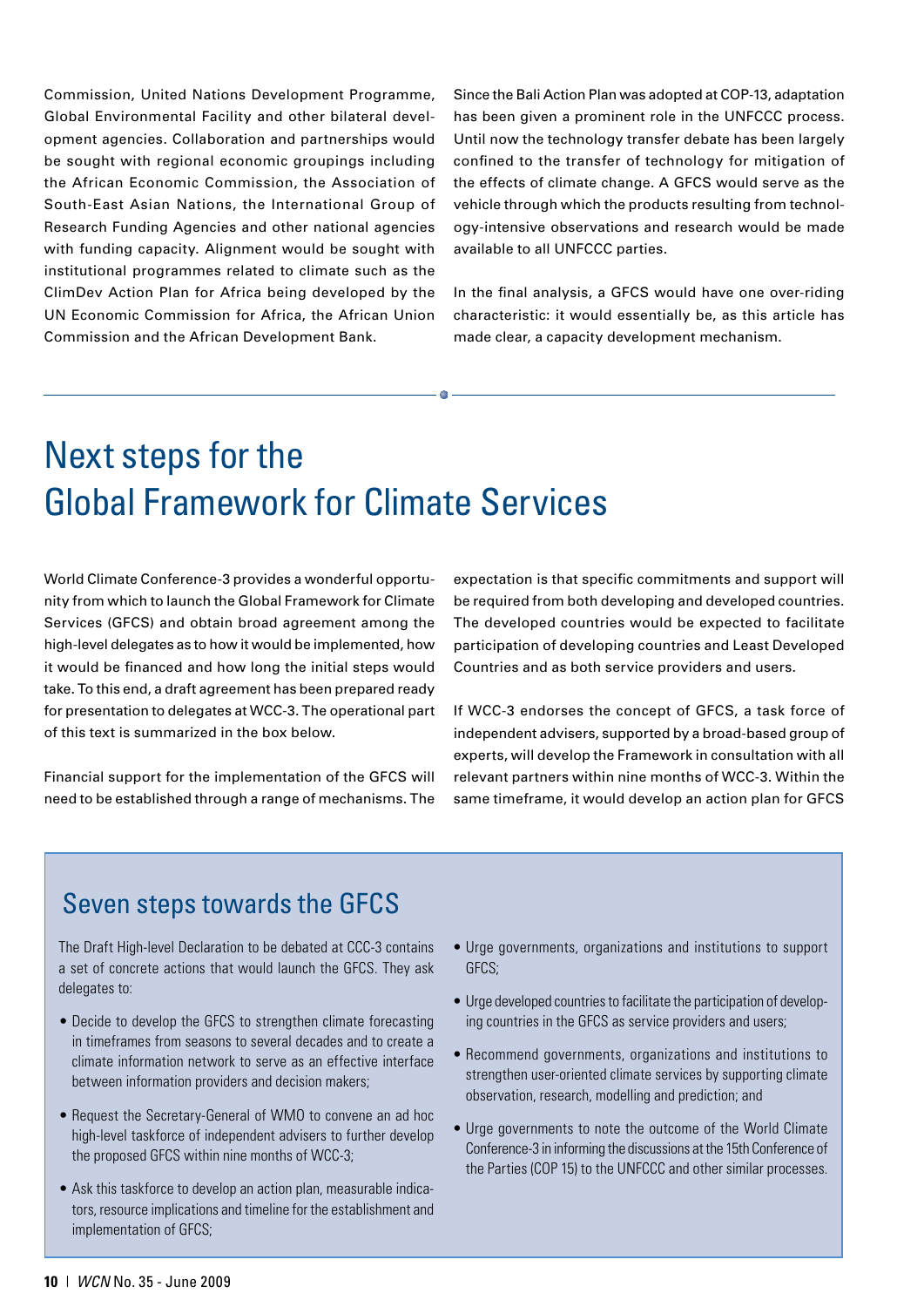implementation that would include measurable indicators of progress and a timeline for the implementation of the Framework.

By strengthening the development, provision and application of climate services, GFCS will support poverty alleviation and disaster risk management, and help to achieve agreed goals, including the Millennium Development Goals. Seasonal to decadal predictions will guide farmers on when and how best to plan their crops; climate predictions will provide early warning of climate extremes; and communities will have climate information to plan their resource allocation for water, food, medication and other core services. Enhanced climate services will empower communities everywhere to manage and plan for emerging climate risks and opportunities. Preparations for such a future are already under way—see the findings of the recent review panel of the World Climate Research Programme in the box on the right.

Thus, even the Global Framework for Climate Services should be seen as just a first step in a long evolutionary process that will eventually integrate all the physical factors that affect human well-being and future development. The journey may be long but August 2009 may well come to be regarded as the first milestone on the road to a more visionary concept of climate and to a long-term perspective that will finally empower science to fulfil its full potential.



#### World Climate Research Programme review

A review of the World Climate Research Programme (WCRP) has been carried out by a Review Panel appointed by its sponsors—the International Council for Science, WMO and the Intergovernmental Oceanographic Commission of UNESCO—and the International Group of Funding Agencies for Global Change Research. The report has three chapters: an introduction, findings and recommendations.

The Panel concludes that WCRP can play a significant role in helping society meet the challenges of global climate change. But WCRP currently lacks the focus, planning and funding to meet these challenges. WCRP must focus its projects and connect with partners and users in strategic ways, and it will need new resources to do so. The Panel's recommendations are aimed at building the necessary focus and connections into WCRP and its partnerships.

#### WCRP should:

- Focus the 2005 WCRP Strategic Framework to better capture the WCRP role in providing the science that underpins research on climate predictability, adaptation and mitigation, thus strengthening the links with key user groups;
- Rapidly implement its focused Strategic Framework, paying special attention to social needs while maintaining its science-driven approach;
- Introduce clear priorities to WCRP as a whole, collaborating with other global environmental change programmes to take into account urgent science required for IPCC and other social demands;
- Lead the initiative on Earth system modelling utilizing the full richness of relevant disciplines, and explicitly addressing scientific problems that lie at the interfaces with these disciplines;
- Consolidate and strengthen its focus as a user and promoter of observations, as well as its support of the components of the Global Climate Observing System;
- Set specific strategy and goals for building its scientific capacity in diversity of age and gender and for participation of developing country scientists in planning and research;
- Build its resource capacity by enhancing support for coordination and advocacy for research and infrastructure needs; and
- Expand its strategic outreach activities to target greater visibility and better uptake and utilization of WCRP outputs by the climate research community, the policy world and private sector, and more broadly to the general public.